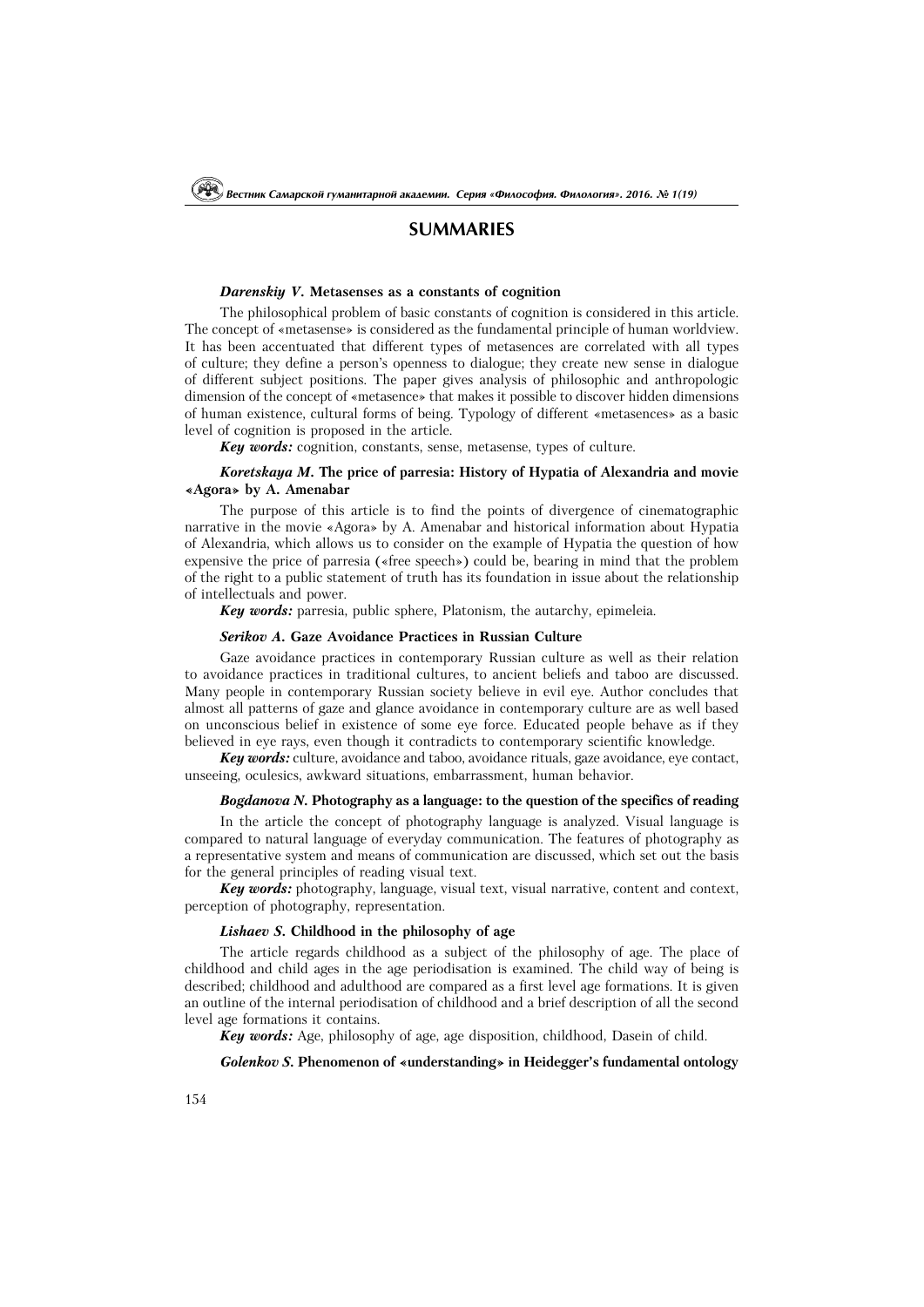### Summaries

The article examines the place and role of the device in the phenomenon understanding of fundamental ontology of Heidegger. Revealed the structure of the understanding in being «here» of Dasein.

**Key words:** disclosedness, understanding, state-of-mind, discourse, reference, projecting, interpretation.

### Kuzin I. Anguish as body's freedom in J.-P. Sartre's existentialism

This article is continuation of the series works published in the magazine. They are devoted to judgment of basic positions of philosophy of J.-P. Sartre by means of the rigorous textual analysis. In this research discursive process of introduction of an existential of anguish to reveal analytical context of freedom. The offered consideration shows, on the one hand, possibilities of interpretation of freedom outside a moral perspective, though without losing completely with her communication, on the other hand, need of disclosure from within the content of concept of anguish of somatic nature of freedom.

**Key words:** Sartre, freedom, anguish, life, being, nothingness, corporality, immorality.

### Demin I. The problem of the relationship between History and Nature in the Croce's and Collingwood's historiosofic conception

A comparison of the two versions of the non-classical philosophy of history is carried out. The interpretation of the relationship between History and Nature, historical and natural science methods of cognition is a comparison basis. Similarities and differences in the interpretation of history in the Croce's and Collingwood's concepts are identified.

Key words: history, nature, philosophy of history, historicism, Croce, Collingwood.

#### Naumova E. Deleuze and Duattari as archivists logic of capitalism

The analysis Deleuze and Duattari's conception of capitalism through the problematization of the notion «debt» allows to represent French Post-Structuralist tradition as a source of new theory of capitalism descent deconstructing «the myth of barter». The problematic of the debt leads to the analytics of the contemporary problems of capitalism development.

Key words: debt, schizoanalysis, capitalism, Graeber, Deleuze, Guattari.

## Stefanski E. The binary opposition «Liblly smkch» "diabolical laughter" - «Andglly

#### smkch» "angelic laughter" in the novel «The Book of Laughter and Forgetting» by M. Kundera

The article analyzes the concept of laughter in M. Kundera's novel «The Book of Laughter and Forgetting», which is presented in the form of binary opposition of diabolical and angelic laughter. The author of the article examines the genesis of this concept in the culture. «Angelic laughter» - is genetically ritual laughter being the bearer and giver of life. «Devil's Laughter» is associated with the figure of the trickster and aims at something sacred, one-sidedly serious, terrible to desacralized it, make the profane, funny, scary.

Key words: laughing, Milan Kundera, the key concepts of culture, the trickster.